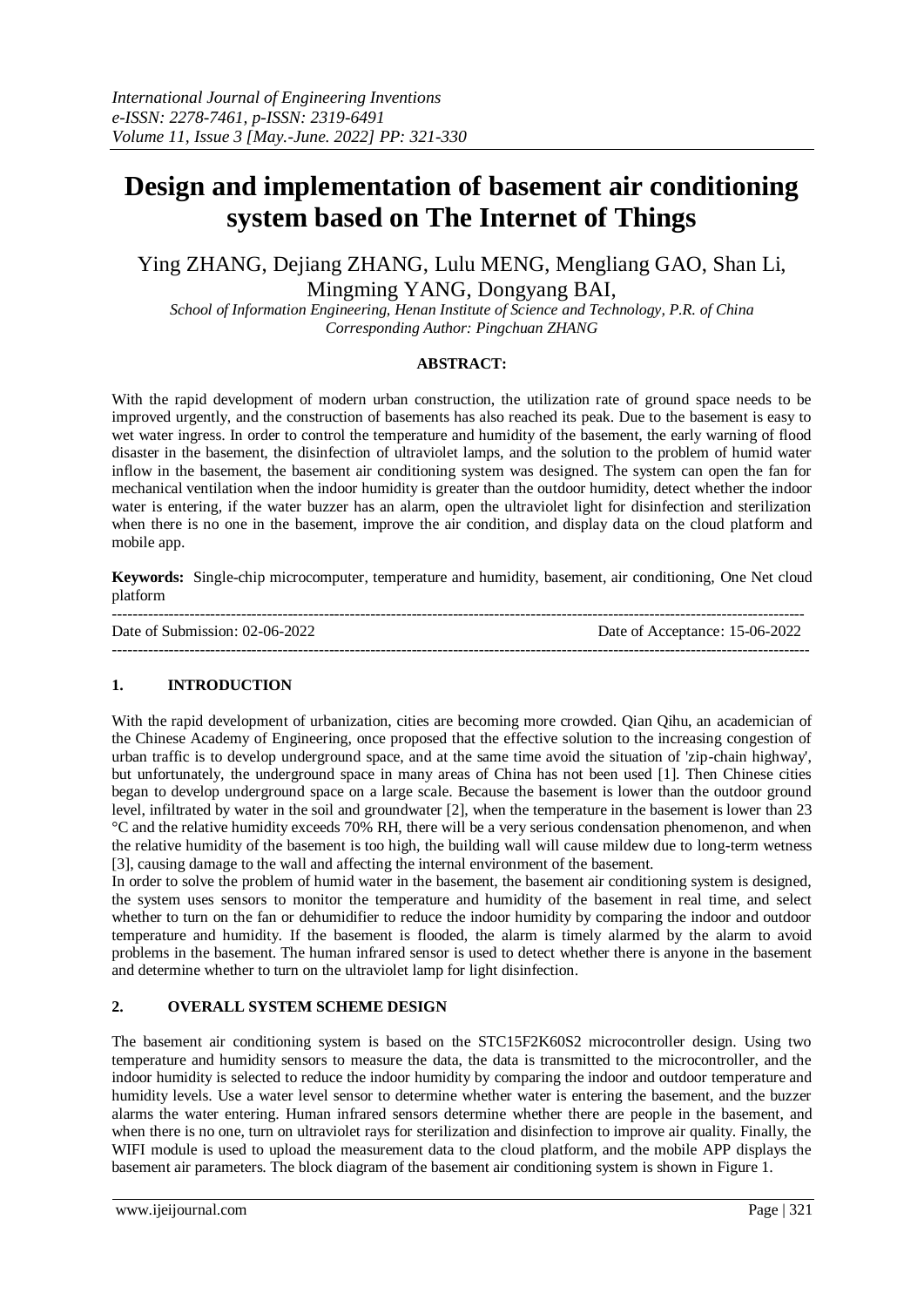

**Fig. 1 Overall block diagram of the system**

# **3. HARDWARE CIRCUIT DESIGN AND IMPLEMENTATION**

The hardware circuit design in this system is divided into three parts: control unit design, sensor circuit design and alarm circuit design.

1 Control unit design and implementation

The core processor of the air conditioning system adopts STC15F2K60S2 single- chip microcomputer. The main task is to control the underground room temperature and humidity data of the sensor, control the LCD display to display the indoor and outdoor temperature and humidity, and realize the control of the peripheral module circuit. The 18th V CC pin of the microcontroller is connected to the power supply, and the 20th G ND pin is grounded. The schematic diagram of the single-chip microcomputer circuit is shown in Figure 2.



**Figure 2 STC15F2K60S2 MCU circuit schematic**

2 Sensor circuit design and implementation

The sensor design part mainly uses temperature and humidity sensors, water level sensors, and human infrared sensors. The sensor functions are described in detail below.

(1) Temperature and humidity sensor

This design uses two DHT11 temperature and humidity sensors to obtain the temperature and humidity inside and outside the basement. The temperature and humidity sensors are shown in Figure 3. By judging the indoor and outdoor temperature and humidity conditions, the working status of the fan and dehumidifier is controlled. When the indoor humidity in the basement is higher than the outdoor humidity, it will alarm and turn on the fan. When the indoor and outdoor humidity is higher than 60 % RH, mechanical ventilation is meaningless. The system turns off the fan and turns on the dehumidifier to reduce the indoor humidity. Through these measures, the humidity in the basement is controlled between 30 % RH and 60 % RH.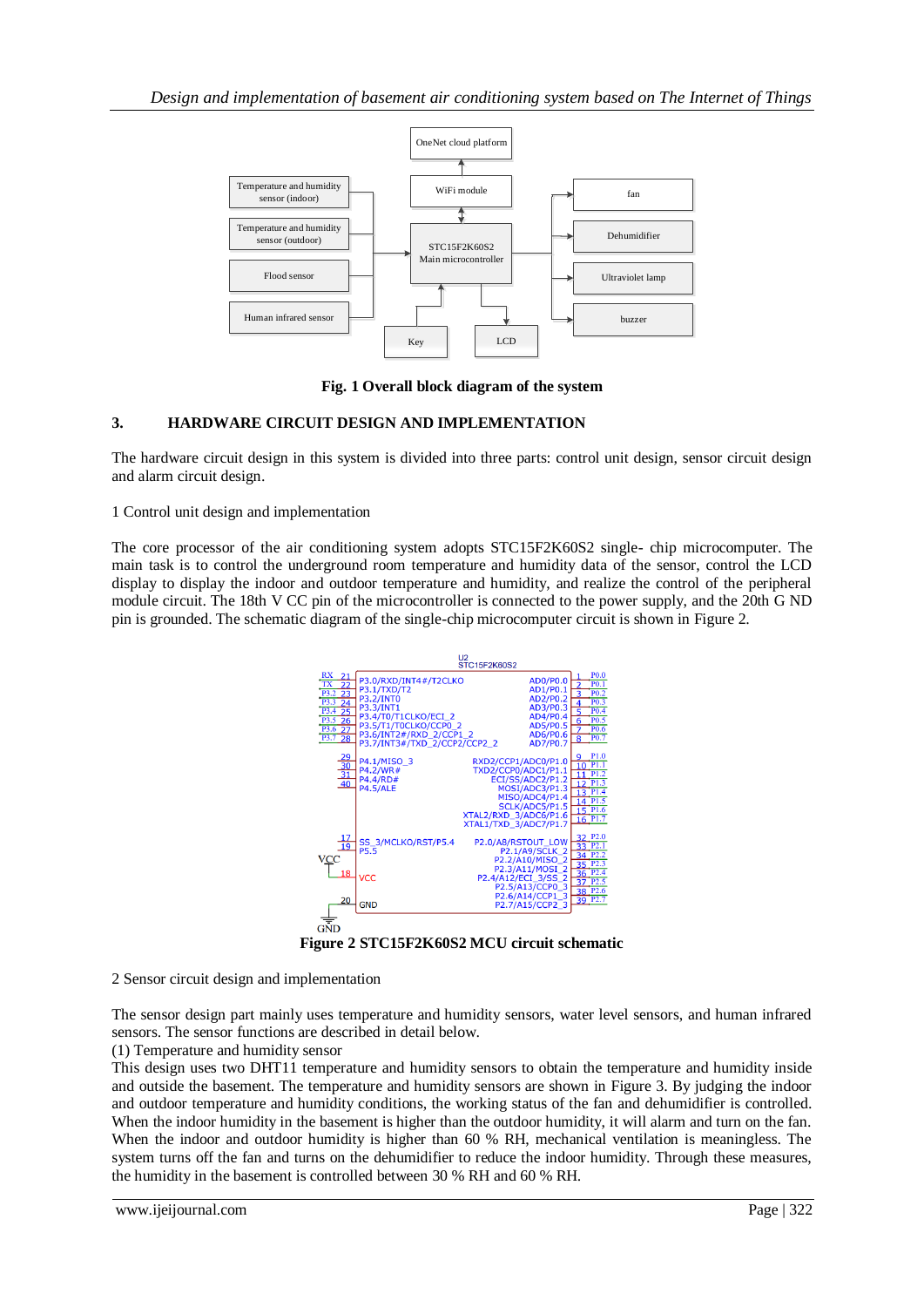

**Fig. 3 Temperature and humidity sensor**

Figure 4 shows the pins and wiring information of the temperature and humidity sensor. The sensor has three pins, which are divided into V CC, I /O, and GND. The No. 1 pin V CC is connected to the power supply, the No. 2 pin is connected to the P3.6 pin of the STC15F2K60S2 microcontroller, and the No. 3 pin G ND is grounded.





(2) Water level sensor

Since the system needs to detect the water inflow in the basement, the water level sensor is used for detection, and the alarm function is activated when the water enters, so as to avoid a series of potential safety hazards caused by the water inflow in the basement. When there is water in contact with the parallel wire, the module outputs a high-level signal and the buzzer alarms; when there is no water in contact with the parallel wire, it outputs a low-level signal and the buzzer turns off. The water level sensor is shown in Figure 5.



**Figure 5 Water level sensor**

The water level sensor has three pins S, VCC and GND, among which the V CC pin is connected to the power supply, the GND pin is grounded, and the S pin is connected to the STC15F2K60S2 single - chip microcomputer P1.6 pin. The circuit schematic diagram of the water level sensor is shown in Figure 6.



**Figure 6 Water level sensor pin information**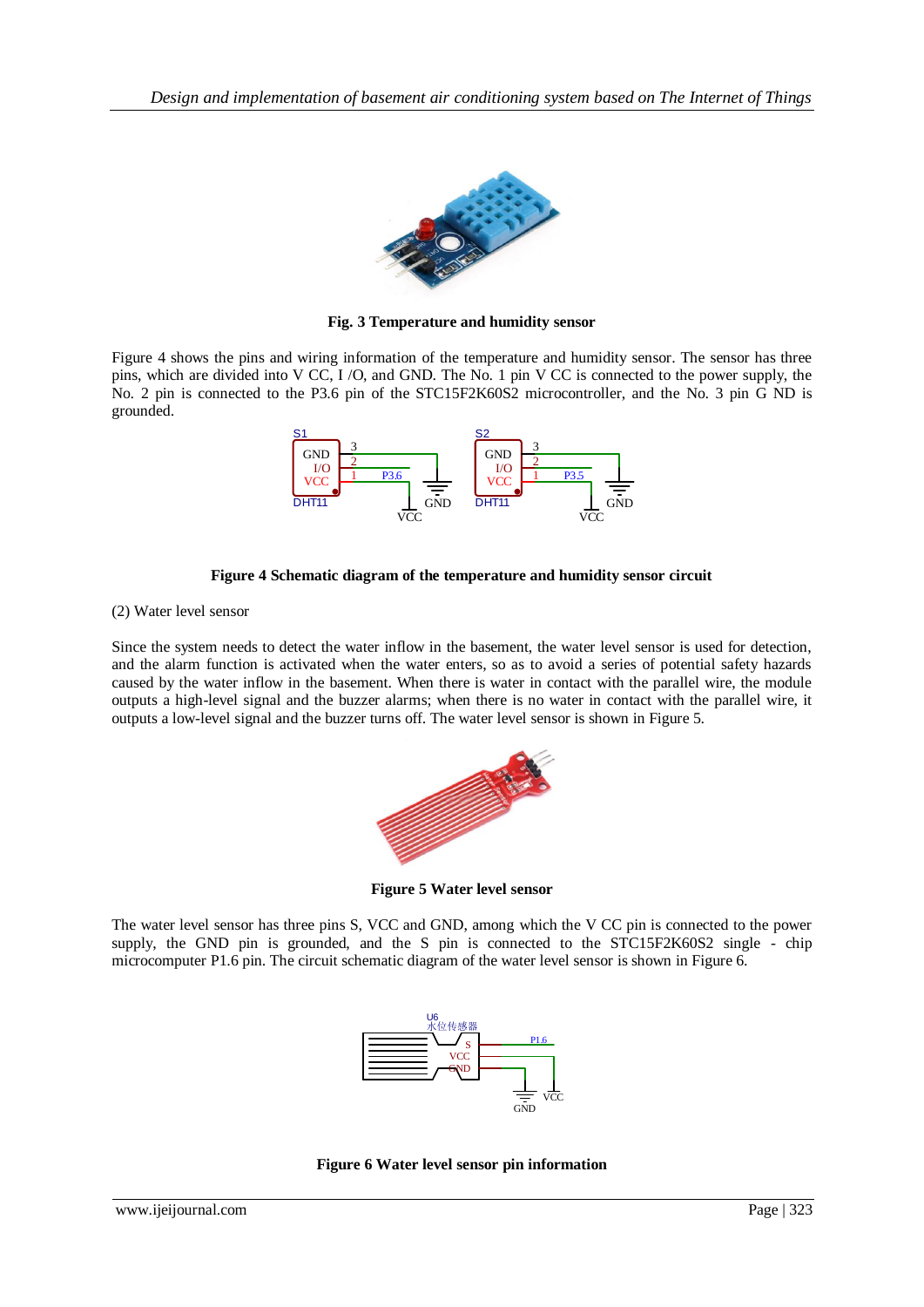#### (3) Human infrared sensor

The local basement air-conditioning system uses ultraviolet lamps for disinfection and sterilization, but because ultraviolet rays will cause adverse consequences to the human body for a long time, the human infrared sensor is used to determine whether there are people in the basement, and the ultraviolet lamps are turned on for indoor disinfection when no one is there to prevent the basement from becoming wet. Bacteria, poor air quality. UV lights are turned off when someone is in the basement. The HC-SR501 human body infrared sensor is shown in Figure 7.



**Figure 7 Human infrared sensor**

The human body infrared sensor is divided into three pins, the No. 1 pin is connected to the power supply VCC, the No. 2 pin is connected to the P 1.4 pin of the microcontroller, and the No. 3 pin is grounded. The schematic diagram of the human body sensing module circuit is shown in Figure 8.



**Figure 8 Circuit schematic diagram of human body sensing module**

3 Design and implementation of alarm circuit

In the air conditioning system, when the water level sensor detects that there is water, the buzzer alarms. When the indoor humidity is greater than the outdoor humidity, the buzzer alarms. Through the alarm, the staff can respond in time to avoid losses. The schematic diagram of the alarm circuit is shown in Figure 9.



**Figure 9 Alarm circuit**

#### **4. SOFTWARE DESIGN AND IMPLEMENTATION**

This system mainly uses C language to write in Keil uVision4 software, realizes the initialization of STC15F2K60S2 single-chip microcomputer program, processes the underground room temperature and humidity data collected by the sensor, and adjusts the basement air by controlling the temperature and humidity. Upload the data to the cloud platform and display the data through the One Net cloud platform and mobile APP. 1 System main program design

The main program initializes the MCU program, controls the sensor to collect air data in the basement, then sends the collected temperature and humidity data to the STC15F2K60S2 MCU for data processing, controls the working status of the fan, dehumidifier, ultraviolet lamp and buzzer, and then connects to the One Net cloud platform, real-time monitoring of indoor and outdoor temperature and humidity changes, to achieve the effect of air conditioning in the basement. The program flow chart is shown in Figure 10.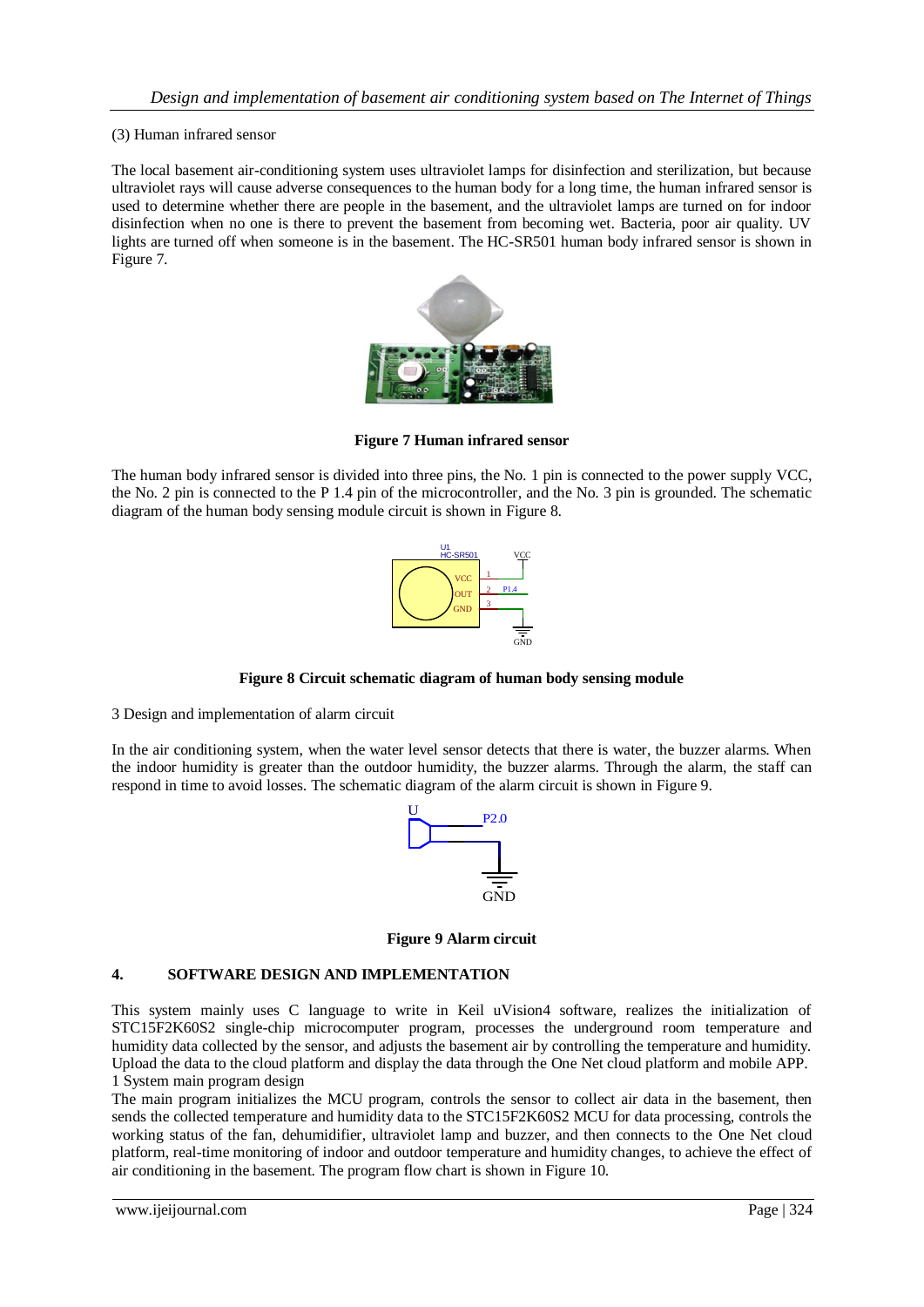

**Figure 10 Main program flow chart**

2 Main subprogram design

The main subprograms of the system are mainly divided into four parts: temperature and humidity acquisition program, display screen program, button program and WIFI program.

(1) Temperature and humidity acquisition program design

This program detects the indoor and outdoor temperature and humidity of the basement for the temperature and humidity sensor. After the D HT11 is powered on, the single-chip microcomputer sends a start signal, the cluster computer sends a response signal, the bus is pulled up by a pull-up resistor, and the host delays 20 μs. The host is set as input to judge whether the response signal of the slave has a low-level response signal. If it does not respond, it will jump out, and if it responds, it will run downward, and then enter the data receiving state to receive the collected underground room temperature and humidity data and perform data verification. The program flow chart is shown in Figure 11.



# **Figure 11 Flow chart of temperature and humidity collection procedure**

(2) Display screen programming

In order to better understand the air parameters of the basement, the system uses an LCD display screen to display the indoor and outdoor temperature and humidity of the basement, so that the staff can more intuitively observe the temperature and humidity changes. First initialize the display screen, the LCD display screen performs the screen-clearing operation, the character string is sent by the single-chip microcomputer, and the underground room temperature and humidity data are displayed on the LCD 1602. The flow chart of the display program design is shown in Figure 12.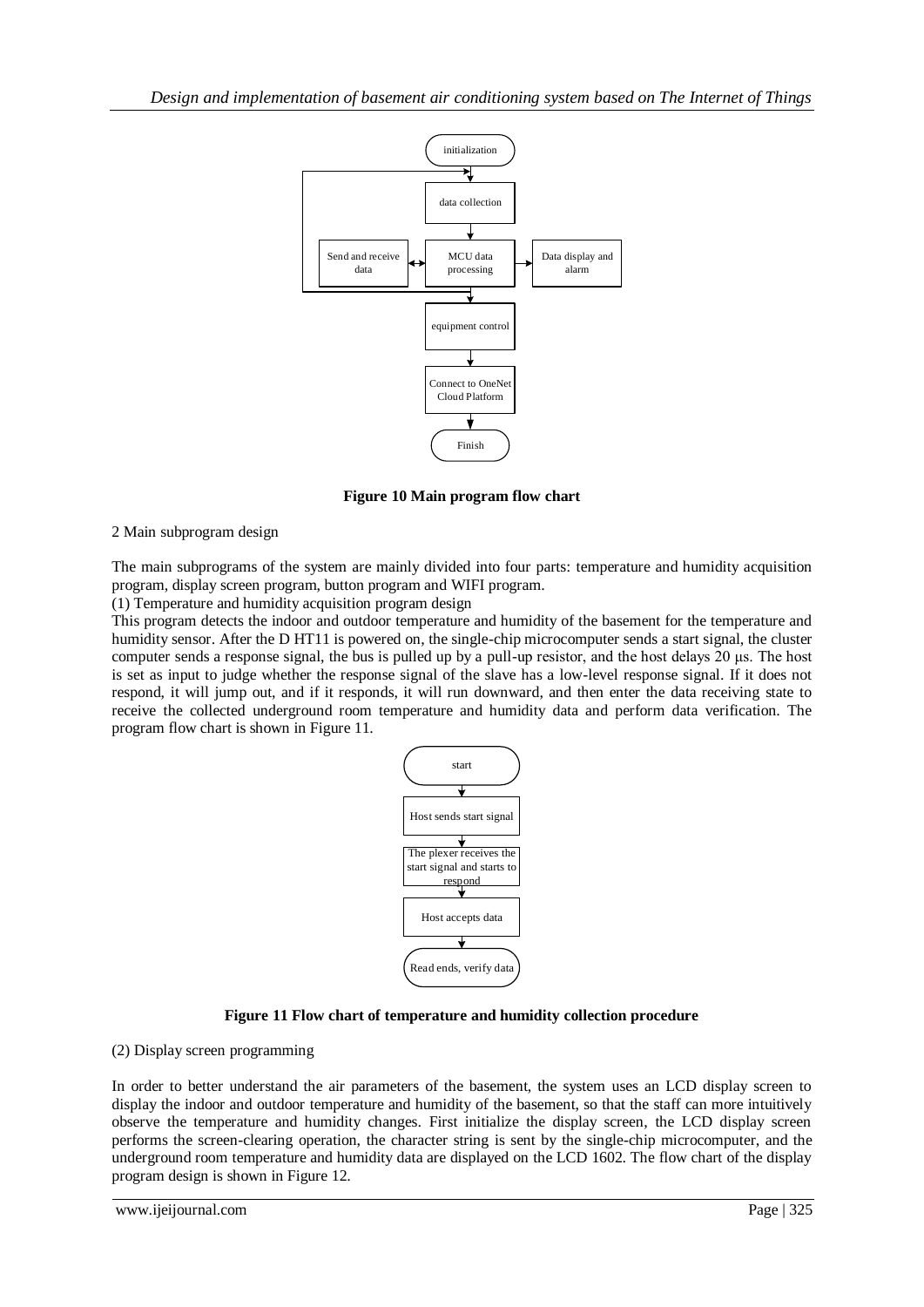

**Figure 12 Display screen program flow chart**

# (3) Button programming

This design is to better control the working status of fans, buzzers, dehumidifiers, and ultraviolet lamps. Four buttons are used to control these four devices, so that the staff can change the working status of the devices at any time. Determine whether a key is pressed, then determine which key is pressed, and execute the key design program. The flow chart of the button program is shown in Figure 13.



**Figure 13 Button program flow chart**

# (4) WIFI programming

Examples and the start of objects the distribution and receivers the distribution of the start of the start of the start of the start of the start of the start of the start of the start of the start of the start of the st In order to enable the staff to observe the underground room temperature and humidity at any time, the local basement air conditioning system uses a WIFI module to connect to the cloud platform, and updates the detection data in real time on the cloud platform and mobile APP. Using the M QTT protocol, it is connected to the One Net cloud platform. First connect the device ID, send bytes and strings, judge the connection status and connect to One Net, then report the data to the cloud platform, accept the AT command service, and the serial port receives the interrupt function and receives the data. The WIFI module program flow chart is shown in Figure 14.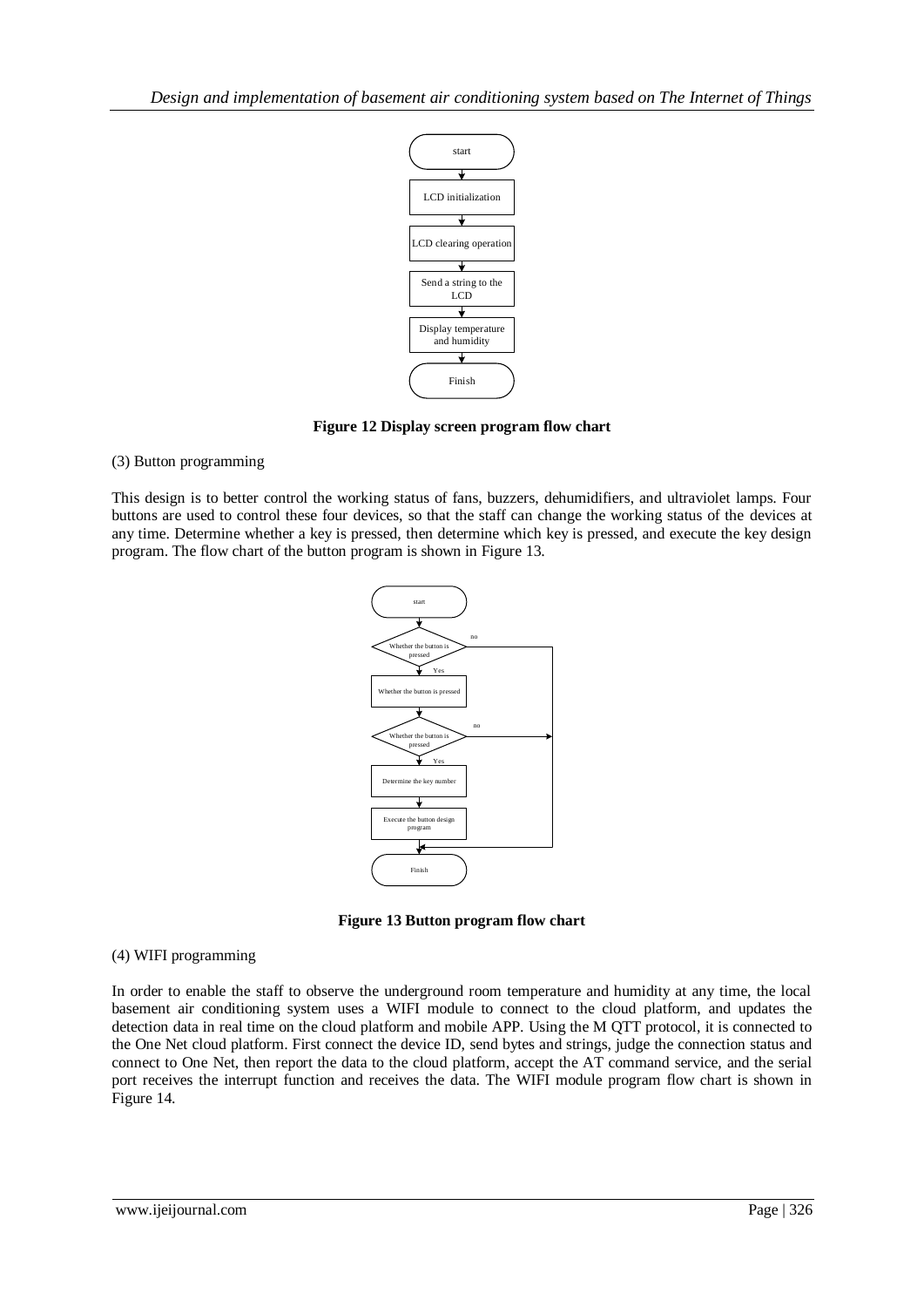

#### **Figure 14 WIFI program flow chart**

# **5. SYSTEM TEST**

|                         |                                                                                                   | start                                                                                                             |                                    |         |                           |              |  |
|-------------------------|---------------------------------------------------------------------------------------------------|-------------------------------------------------------------------------------------------------------------------|------------------------------------|---------|---------------------------|--------------|--|
|                         |                                                                                                   |                                                                                                                   |                                    |         |                           |              |  |
|                         |                                                                                                   |                                                                                                                   |                                    |         |                           |              |  |
|                         |                                                                                                   | connected device ID                                                                                               |                                    |         |                           |              |  |
|                         |                                                                                                   |                                                                                                                   |                                    |         |                           |              |  |
|                         |                                                                                                   | Whether to connect to the cloud                                                                                   | no                                 |         |                           |              |  |
|                         |                                                                                                   | platform                                                                                                          |                                    |         |                           |              |  |
|                         |                                                                                                   | Yes                                                                                                               |                                    |         |                           |              |  |
|                         |                                                                                                   | OneNet reports data and accepts                                                                                   |                                    |         |                           |              |  |
|                         |                                                                                                   | instructions                                                                                                      |                                    |         |                           |              |  |
|                         |                                                                                                   |                                                                                                                   |                                    |         |                           |              |  |
|                         |                                                                                                   | Finish                                                                                                            |                                    |         |                           |              |  |
|                         |                                                                                                   |                                                                                                                   |                                    |         |                           |              |  |
|                         |                                                                                                   | Figure 14 WIFI program flow chart                                                                                 |                                    |         |                           |              |  |
|                         |                                                                                                   | 3 Design and Implementation of OneNet Cloud Platform                                                              |                                    |         |                           |              |  |
|                         |                                                                                                   | This system uses the One Net cloud platform as a data center to upload and download data. The following           |                                    |         |                           |              |  |
|                         |                                                                                                   | lescribes the design on the cloud platform. First, add equipment to the cloud platform for later data transfer,   |                                    |         |                           |              |  |
|                         |                                                                                                   | select multi-protocol access, data visualization, and create the device ID is 906891119, the product ID is 494488 |                                    |         |                           |              |  |
| ts API Key is 20220314. |                                                                                                   |                                                                                                                   |                                    |         |                           |              |  |
|                         |                                                                                                   |                                                                                                                   |                                    |         |                           |              |  |
| <b>SYSTEM TEST</b>      |                                                                                                   |                                                                                                                   |                                    |         |                           |              |  |
|                         | I Data collection test results and analysis                                                       |                                                                                                                   |                                    |         |                           |              |  |
|                         |                                                                                                   | This design is a basement air conditioning system, the sensor detects the data, and controls the work of the fan, |                                    |         |                           |              |  |
|                         |                                                                                                   | dehumidifier, ultraviolet lamp and buzzer through the single chip microcomputer. After testing, the sensors can   |                                    |         |                           |              |  |
|                         |                                                                                                   | work normally, and the system has realized the expected functions. The testing results are shown in Table 1.      |                                    |         |                           |              |  |
|                         |                                                                                                   |                                                                                                                   | <b>Table 1 Sensor test results</b> |         |                           |              |  |
|                         | <b>Test Equipment</b>                                                                             |                                                                                                                   | <b>Test Results</b>                |         |                           |              |  |
|                         |                                                                                                   | data name                                                                                                         |                                    |         | Does it meet expectations |              |  |
|                         | Indoor temperature                                                                                | temperature                                                                                                       | $24^{\circ}$ C                     |         | Yes                       |              |  |
|                         | and humidity sensor                                                                               | humidity                                                                                                          | 35%RH                              |         | Yes                       |              |  |
|                         | Outdoor temperature                                                                               | temperature                                                                                                       | $27^{\circ}$ C                     |         | Yes                       |              |  |
|                         | and humidity sensor                                                                               | humidity                                                                                                          | 37%RH                              |         | Yes                       |              |  |
|                         | Water level sensor                                                                                | high level                                                                                                        | have water                         |         | Yes                       |              |  |
|                         |                                                                                                   | low level                                                                                                         | Anhydrous                          |         | Yes                       |              |  |
| Human infrared sensor   |                                                                                                   | high voltage                                                                                                      | someone                            |         | Yes                       |              |  |
|                         |                                                                                                   | low voltage                                                                                                       | unmanned                           |         | Yes                       |              |  |
|                         |                                                                                                   | After testing, the fans, dehumidifiers, ultraviolet lamps, and buzzers in this system can work normally. The      |                                    |         |                           |              |  |
|                         | esting results are shown in Table 2.                                                              |                                                                                                                   |                                    |         |                           |              |  |
|                         |                                                                                                   |                                                                                                                   |                                    |         |                           |              |  |
|                         |                                                                                                   | Table 2 Test results of devices such as fans                                                                      |                                    |         |                           |              |  |
| Test                    |                                                                                                   |                                                                                                                   |                                    |         | <b>Test</b>               | Does it meet |  |
| Equipment               | <b>Test Conditions</b>                                                                            |                                                                                                                   |                                    | Results | expectations              |              |  |
| fan                     | Indoor humidity is higher than outdoor humidity<br>Indoor humidity is lower than outdoor humidity |                                                                                                                   |                                    | Open    | Yes                       |              |  |
|                         |                                                                                                   |                                                                                                                   |                                    |         | Close                     | Yes          |  |
|                         |                                                                                                   | The indoor and outdoor humidity is greater than 60%RH,                                                            |                                    |         |                           |              |  |
| dehumidifier            |                                                                                                   | and the fan is turned off                                                                                         |                                    |         | Open                      | Yes          |  |
|                         |                                                                                                   | Indoor and outdoor humidity is less than 60%RH                                                                    |                                    |         | Close                     | Yes          |  |
| ultra violet            |                                                                                                   | Human infrared sensor detects no one                                                                              |                                    |         | Open                      | Yes          |  |
|                         |                                                                                                   |                                                                                                                   |                                    |         |                           |              |  |
| www.ijeijournal.com     |                                                                                                   |                                                                                                                   |                                    |         |                           | Page   327   |  |

| <b>Test</b>  | <b>Test Conditions</b>                                                              | <b>Test</b> | Does it meet |
|--------------|-------------------------------------------------------------------------------------|-------------|--------------|
| Equipment    |                                                                                     | Results     | expectations |
| fan          | Indoor humidity is higher than outdoor humidity                                     | Open        | Yes          |
|              | Indoor humidity is lower than outdoor humidity                                      | Close       | Yes          |
| dehumidifier | The indoor and outdoor humidity is greater than 60%RH,<br>and the fan is turned off | Open        | <b>Yes</b>   |
|              | Indoor and outdoor humidity is less than 60%RH                                      | Close       | Yes          |
| ultra violet | Human infrared sensor detects no one.                                               | Open        | Yes          |

#### **Table 2 Test results of devices such as fans**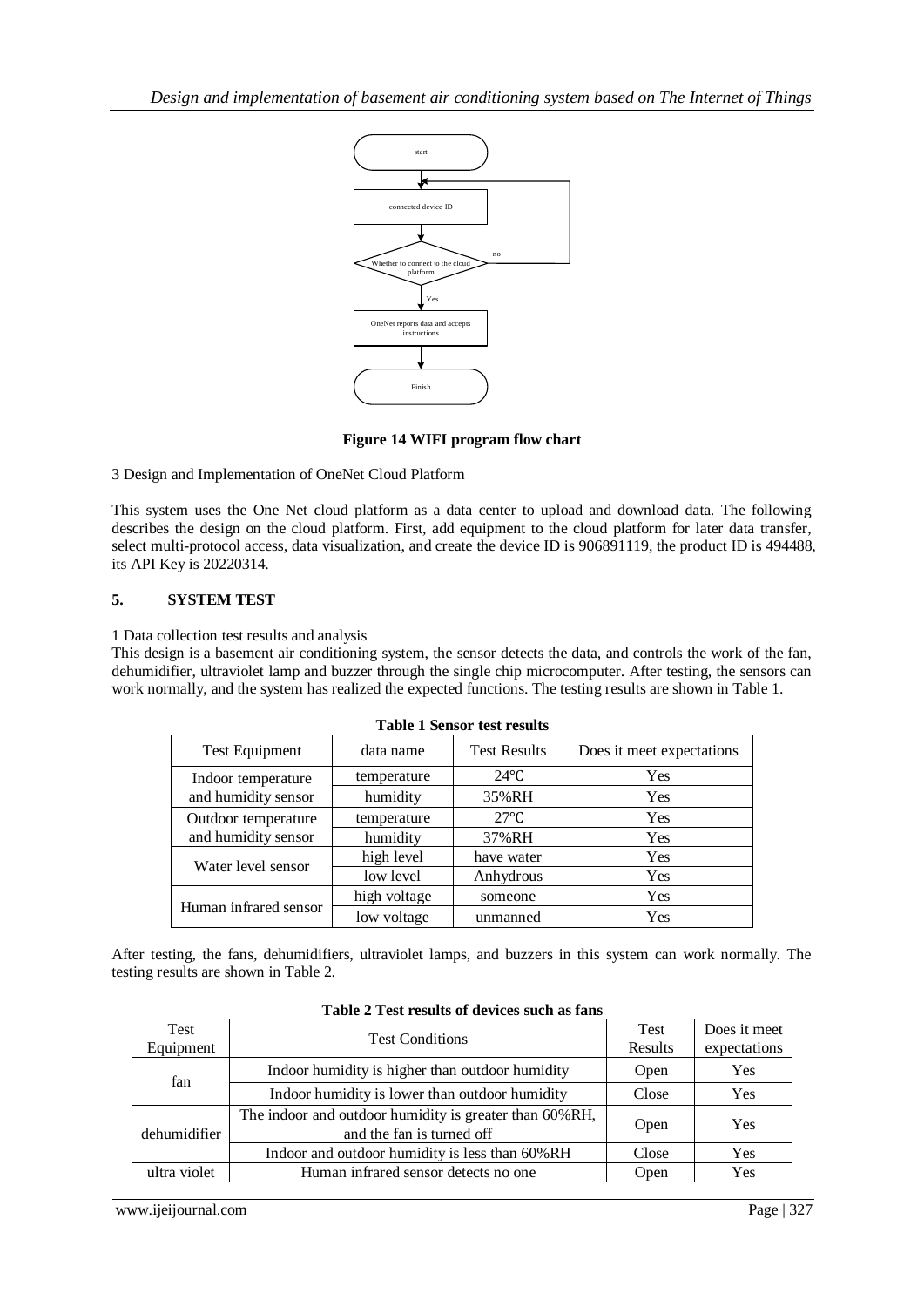| light  | Human infrared sensor detects people                                                                                       | Close | Yes |
|--------|----------------------------------------------------------------------------------------------------------------------------|-------|-----|
|        | The indoor humidity is greater than the outdoor humidity,<br>and the water level sensor detects water ingress              | Open  | Yes |
| buzzer | The indoor humidity is lower than the outdoor humidity,<br>and the water level sensor detects that no water has<br>entered | Close | Yes |

#### 2 Cloud platform test and result analysis

The cloud platform detection data interface is shown in Figure 15. The indoor temperature is 24 ℃, the outdoor temperature is 24 ℃, the indoor humidity is 34 % RH , the outdoor humidity is 36 % RH , and the buzzer is off.

| T_out<br>2022-04-30 12:34:34               | $\cdots$ | H_out<br>2022-04-30 12:34:26 | 1.11     | T_in<br>2022-04-30 12:34:27                 | $\cdots$ | H_in<br>2022-04-30 12:34:28                             | $\cdots$   |
|--------------------------------------------|----------|------------------------------|----------|---------------------------------------------|----------|---------------------------------------------------------|------------|
| 24                                         |          | 36                           |          | 24                                          |          | 34                                                      |            |
| buzzer<br>2022-04-30 12:34:29              | 1999     | fan<br>2022-04-30 12:34:30   |          | dehum<br>2022-04-30 12:34:32                |          | pur<br>2022-04-30 12:34:33                              | <b>ALC</b> |
| 0                                          |          | $\mathbf 0$                  |          | $\mathbf 0$                                 |          | 100                                                     |            |
| $\sim$<br><b>RH</b><br>2022-04-29 18:43:45 | $\cdots$ | LIGHT<br>2022-04-29 18:43:46 | $\cdots$ | $\sim$<br><b>HUM</b><br>2022-04-29 18:43:47 | $\cdots$ | $\overline{\phantom{a}}$<br>TEMP<br>2022-04-29 18:43:44 | 1.11       |
| 41                                         |          | 93                           |          | 46                                          |          | 26                                                      |            |

#### **Figure 15 Cloud platform detection data**

Software testing mainly tests whether the programming can be compiled successfully, whether there are bugs, whether the data can be uploaded to the One Net cloud platform correctly, whether the display is correct, and whether the data can be successfully displayed on the mobile APP. Data is the source of data flow on the cloud platform. After testing, the data on the cloud platform can be displayed normally, and the test results are shown in Table 3.

| Table 5 Cloud platform data how test results |              |                     |  |  |  |  |  |
|----------------------------------------------|--------------|---------------------|--|--|--|--|--|
| Cloud platform data stream ID                | test display | <b>Test Results</b> |  |  |  |  |  |
| T out                                        | 26           | works fine          |  |  |  |  |  |
| T in                                         | 26           | works fine          |  |  |  |  |  |
| H out                                        | 27           | works fine          |  |  |  |  |  |
| 1n                                           | າ ຊ          | works fine          |  |  |  |  |  |

**Table 3 Cloud platform data flow test results**

3 Mobile phone APP effect test

mobile phone APP is designed so that users can more conveniently and quickly know the current indoor and outdoor temperature and humidity changes, as well as the working status of fans, buzzers, dehumidifiers, and ultraviolet lamps. The mobile phone APP interface is displayed as shown in Figure 16. The indoor temperature is 26 $\degree$  C, the outdoor temperature is 26 $\degree$  C, the indoor humidity is 75 % RH, and the outdoor humidity is 63 % RH . Since the indoor and outdoor humidity is greater than 60 % RH, the fan is turned off and dehumidified. The machine is on and the buzzer is on. After testing, the mobile phone APP can detect data changes in real time.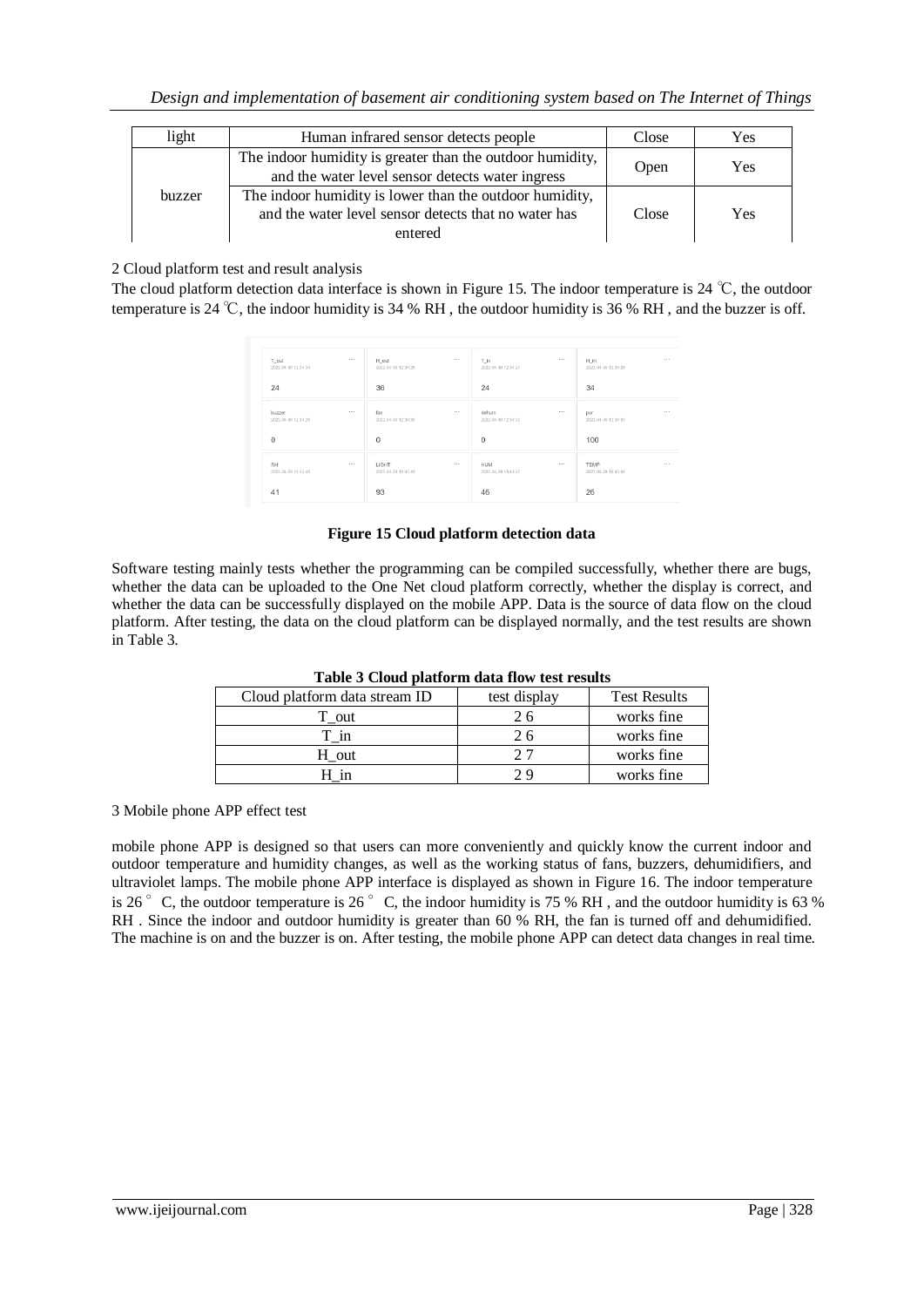

**Figure 16 Mobile APP interface display**

# **6. CONCLUSION**

In this paper, by analyzing the development process and status quo of the current basement air conditioning system, a basement air conditioning system with STC15F2K60S2 microcontroller as the main control is designed. Two DHT11 temperature and humidity sensors are used to collect the indoor and outdoor temperature and humidity of the basement, and then display it in real time through the LCD1602 display screen. Underground room temperature humidity. When the indoor humidity is higher than the outdoor humidity, the alarm will be started and the fan will be turned on. When the indoor and outdoor humidity are both higher than 60%RH, the fan will be turned off and the dehumidifier will be turned on. HC-SR501 human body infrared sensor part, when someone enters the basement, the sensor will detect someone, at this time the ultraviolet light is turned off, and the ultraviolet light is turned on when there is no one, the water level sensor detects whether the basement is flooded, and the water intake buzzer alarms. Finally, through the MQTT protocol, it is connected to the One Net cloud platform with WIFI, and the data can also be displayed on the mobile APP, which realizes the real-time monitoring of the temperature and humidity inside and outside the basement and improves the air quality.

After testing, the system achieves the expected function, can accurately control the working status of the fan, buzzer, dehumidifier and ultraviolet lamp, and realizes the air conditioning of the basement.

# **7. REFRENCES**

- [1]. Longrong Cui. [2015] "Research on land reserve in the new urbanization of Nanxi District" Southwest Jiaotong University.
- [2]. Zhongquan Lin. [2018] "Analysis of water leakage in Jinjiang Yujing basement and its control measures" Fujian Architecture, Issue05: pp. 65-68.
- [3]. Xuanzhi Wang. [2021] "Analysis on the Application of Vegetable Planting Technology in Smart Greenhouse Based on Internet of Things Technology" Agricultural Engineering Technology Vol.41, Issue36: pp. 55-56.
- [4]. Pengfei Ma. [2021] "Research on ventilation simulation and dehumidification of underground garages in cold regions" North China University of Technology.
- [5]. Xiuli Yang. [2018] "Research on the current situation and improvement of indoor temperature and humidity changes in underground garages——Taking an underground garage in a community on Anda Road, Qingdao as an example" Ju She Issue28: pp. 182.
- [6]. Haixia Wen. [2019] "Discussion on condensation and dehumidification of underground garages in coastal areas" Sichuan Cement, Issue04: pp. 328.
- [7]. XUE FF, XUC, SHEN WZ, et al. [2020] "Ventilation in pumped storage power stations: Influence of dehumidifiers in an underground tunnel" Applied Thermal Engineering Issue172: pp. 115-162.
- [8]. Yuhong Zheng, Yanhong Yan. [2021] "Design of Ambient Temperature, Humidity and PM2.5 Concentration Monitor Based on Microcontroller" Computer Knowledge and Technology Vol.17, Issue32: pp.104-106.
- [9]. Peichang Chen, Yu'e Zhao. [2021] "Research on the cultivation mode of watermelon in smart greenhouse based on Internet of things technology" Modern Agricultural Machinery Issue04: pp. 110-112.
- [10]. Jianhui Huang. [2021] "Design of temperature and humidity control system for traditional Chinese medicine cabinet based on single chip microcomputer" Electronic Manufacturing Issue15: pp. 87.
- [11]. Jing Ren. [2021] "Design of temperature and humidity measurement system based on STM32 microcontroller" Intelligent IoT Technology Vol.4 Issue04: pp. 16-21+39.
- [12]. Siyang Zhang. [2021] "Analysis and Planning Research on the Development and Utilization of Underground Space in Xichang City" Journal of Xichang University (Natural Science Edition) Vol.35, Issue02: pp. 63-67.
- [13]. Binzhe Sun. [2021] "Development of underground dehumidification system based on Internet of Things technology" Dalian University of Technology.